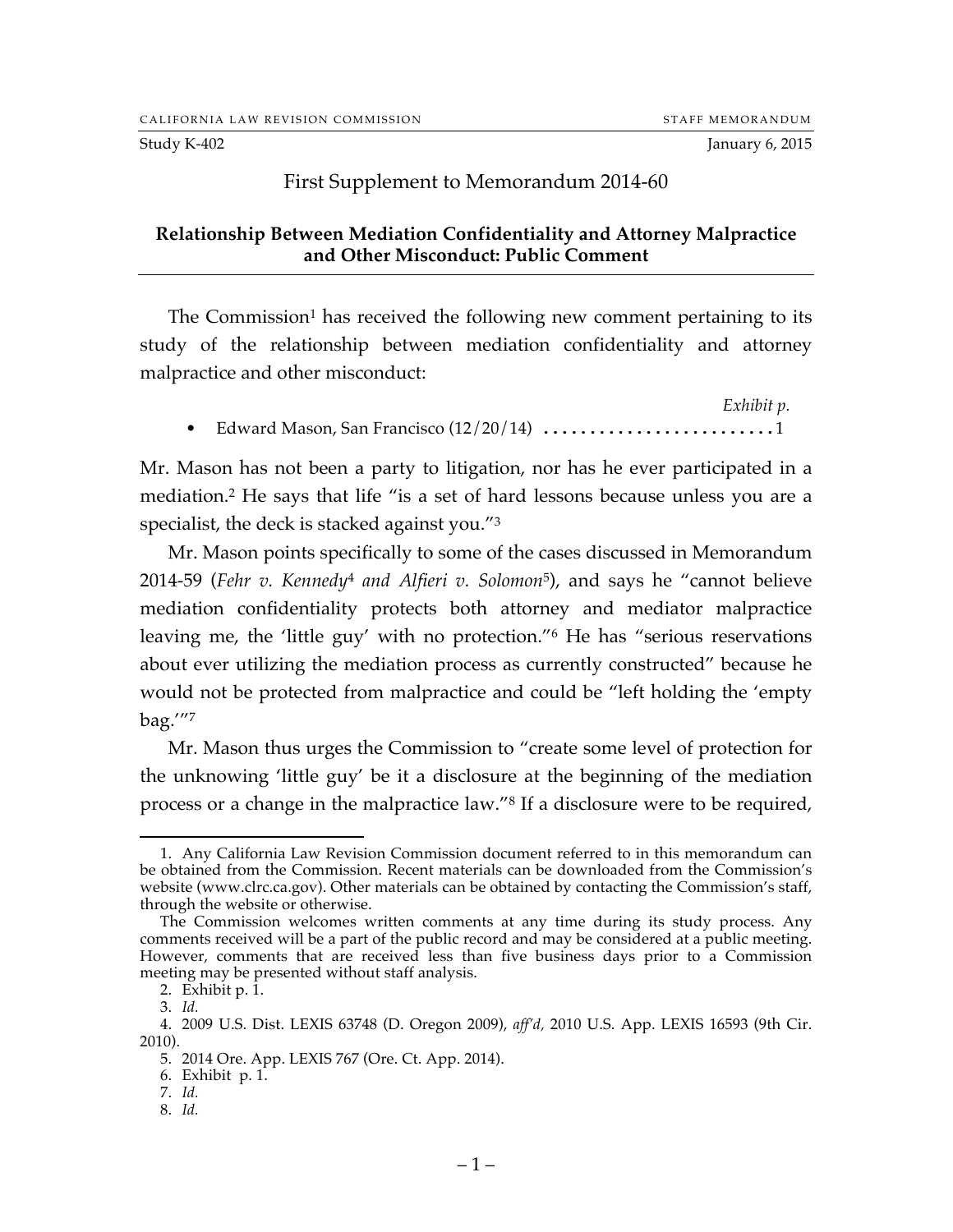he further suggests that the disclosure "should include examples of malpractice the average person can understand and recognize if it is occurring in the process."9

Respectfully submitted,

Barbara Gaal Chief Deputy Counsel